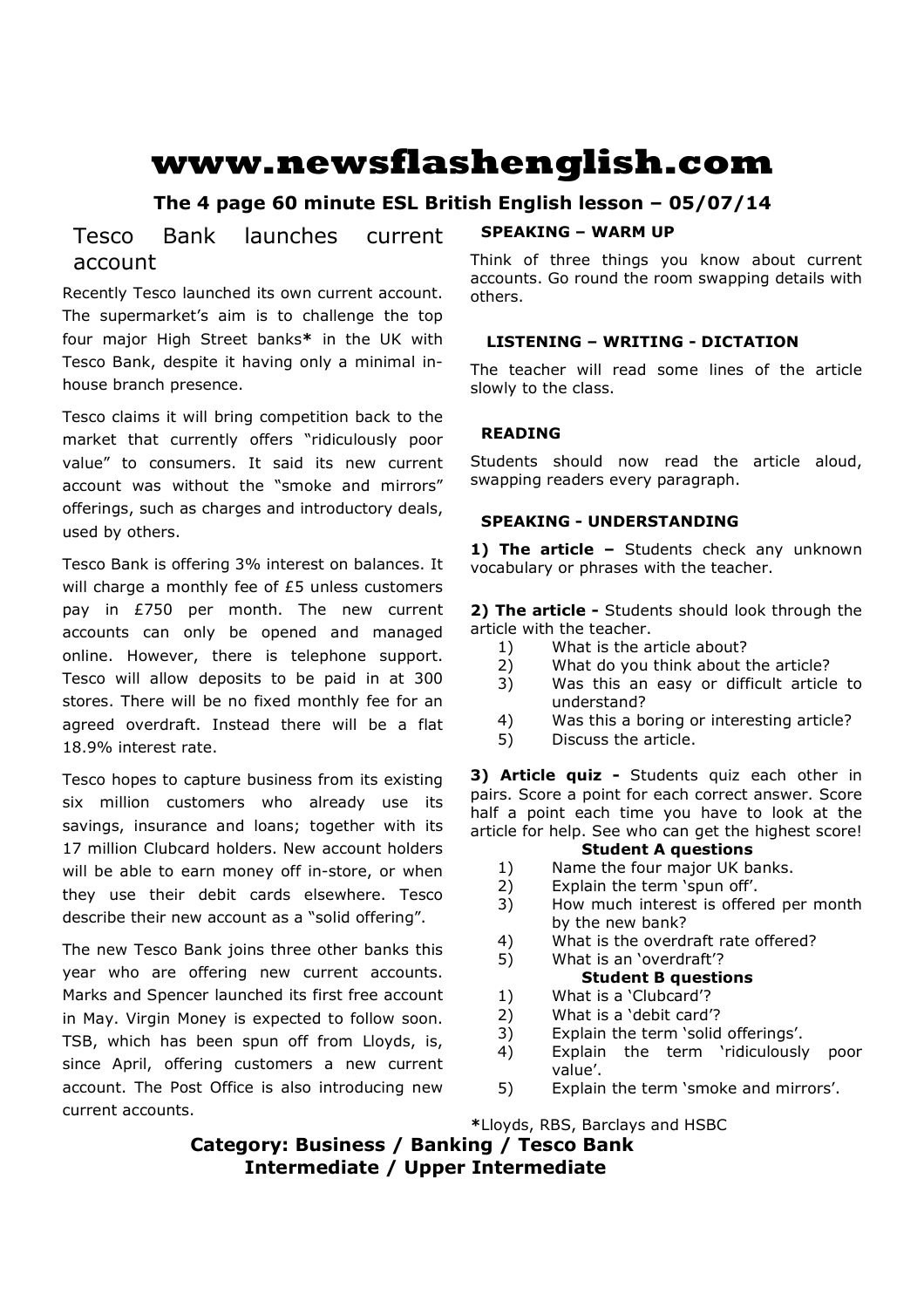#### Tesco Bank launches current account - *5 th July 2014*

#### **WRITING / SPEAKING**

you can to do with **'Current accounts'.** *One-two*  dialogue together.

#### **WRITING / SPEAKING**

*In pairs* – Think of five things you know about current accounts. Add five other types of account banks offer their customers. Write them below. Talk about them. Which is good for you?

*The teacher will choose some pairs to discuss their findings in front of the class.* 

## **WRITING / SPEAKING**

*In pairs - On the board –* Make two lists. On the left list the top banks in your country. Next to them add the new banks that have entered the market recently. Compare the advantages and disadvantages of both. *5 mins.* 

*The teacher will choose some students to hear their explanations.* 

#### **DISCUSSION**

#### **Student A questions**

- 1) Did the headline make you want to read the article?
- 2) What is Tesco?
- 3) Have you ever visited a Tesco? If yes, where?
- 4) Would you open a current account with Tesco Bank? Explain.
- 5) What rate of interest do you get on your current account?
- 6) Are you satisfied with the rate of interest offered on your current account?
- 7) Does your bank offer competitive interest rates?
- 8) Do you prefer mobile banking or internet banking to branch banking?
- 9) Why is Tesco able to offer 3% against most banks rates of about 0%?
- 10) Have you learnt anything today?

#### **SPEAKING – ROLEPLAY 1**

*In pairs.* On the board write as many words as *In groups.* You are one of the following four *minutes.* Using your words compile a short *Business FM* radio studio. Today's interview is: guests or are the interviewer. You are in the *Tesco Bank launches current account. 10 mins.* 

- 1) A spokesperson from the new Tesco Bank.
- 2) A dissatisfied banking customer from one of the big four banks.
- 3) Someone thinking of opening a current account somewhere.
- 4) Someone with a Tesco Clubcard.

*The teacher will choose some groups to roleplay their interview in front of the class.* 

#### **SPEAKING - ROLEPLAY 2**

*In pairs. Student A* is a Tesco Bank Customer Service representative. *Student B* wishes to change banks; possibly to Tesco Bank. You decide to ring up Tesco Bank and speak to student *A*. *5 mins.* 

#### **SPEAKING – DISCUSSION**

*Allow 10 minutes* – As a class.

*New Tesco Bank challenges High Street rivals* 

*Google the other new UK banks in the article. Do you know of any others?* 

*The teacher can moderate the session.*

#### **DISCUSSION**

#### **Student B questions**

- 1) What do you think about what you've read?
- 2) Do you have a Tesco Clubcard or equivalent?
- 3) What is your bank's monthly fee on your current account?
- 4) Would you consider opening a current account with Tesco Bank?
- 5) What is the best interest rate offered by any new bank in your country?
- 6) Is 18.9% a bit steep for having a bank overdraft? Compare with your bank!
- 7) Why are interest rates so low?
- 8) Do supermarkets in your country offer current accounts to rival traditional banks?
- 9) Has this been a difficult lesson for you to understand?
- 10) Did you like this discussion?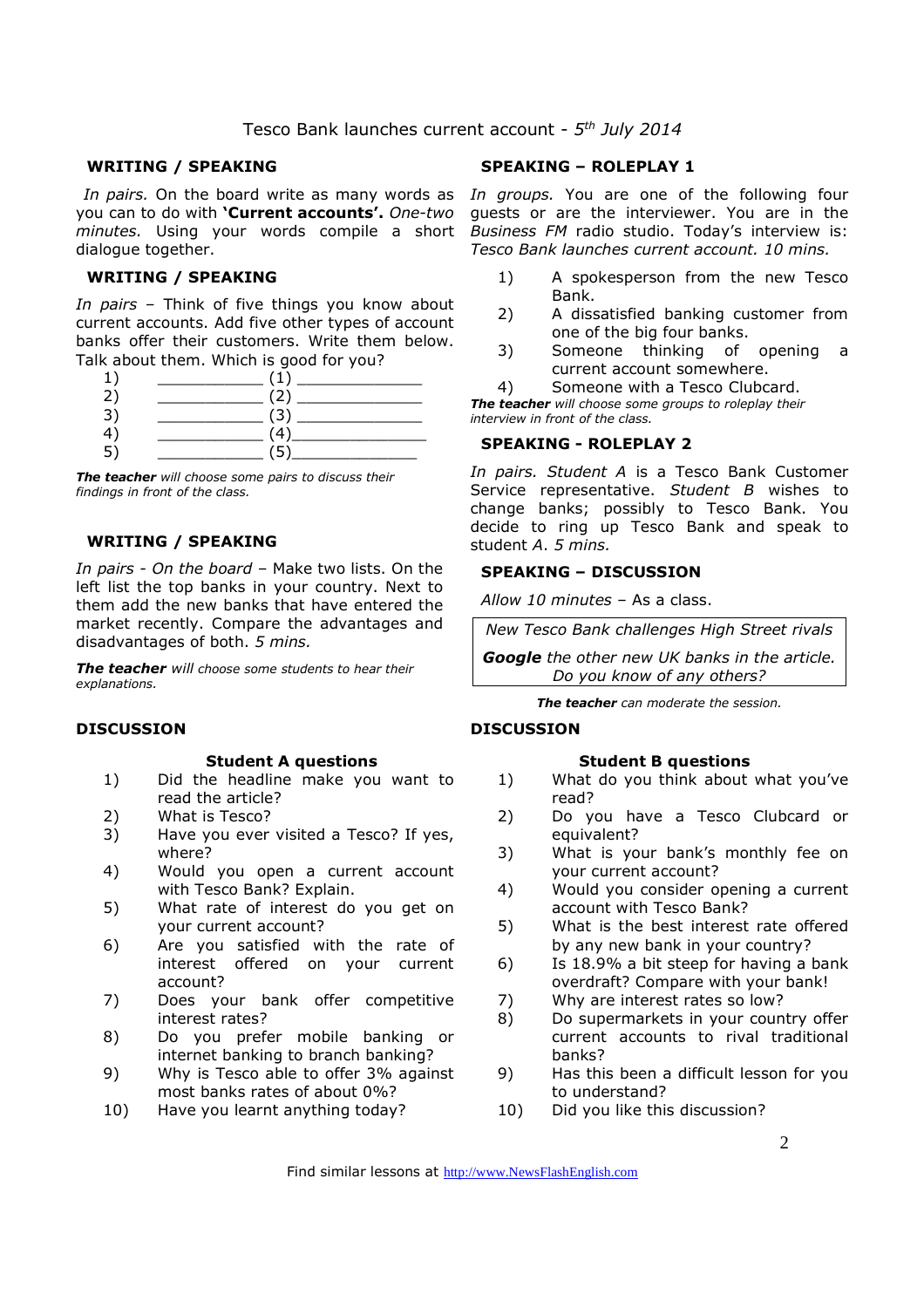#### **Tesco Bank launches current account**

(1) Tesco launched its own current account. The supermarket's (2) is to challenge the top four major High Street banks**\*** in the UK with Tesco Bank, despite it having only a minimal in-house  $(3)$ presence.

Tesco claims it will bring competition back to the market that currently offers "(4)\_ poor value" to consumers. It said its new current account was without the "smoke and mirrors" offerings, such as charges and introductory (5)\_\_, used by others.

Tesco Bank is offering 3% (6)\_\_ on balances. It will charge a monthly  $(7)$  of £5 unless customers pay in £750 per month. The new current  $(8)$  can only be opened and managed online. However, there is telephone support.

### *interest / accounts / fee / branch / recently / ridiculously / aim / deals*

Tesco will allow  $(1)$  to be paid in at 300 stores. There will be no fixed monthly fee for an agreed (2)\_\_. Instead there will be a flat 18.9% interest rate.

Tesco hopes to  $(3)$  business from its existing six million customers who already use its  $(4)$ ,  $(5)$ and (6) ; together with its 17 million Clubcard holders. New account holders will be able to earn money off in-store, or when they use their  $(7)$ elsewhere. Tesco describe their new account as a "solid offering".

The new Tesco Bank joins three other banks this year who are offering new current accounts. Marks and Spencer launched its first free account in May. Virgin Money is expected to follow soon. TSB, which has been (8) from Lloyds, is, since April, offering customers a new current account. The Post Office is also introducing new current accounts.

### *spun off / savings / capture / deposits / loans / insurance / overdraft / debit card*

# **GAP FILL: READING GAP FILL: GRAMMAR**

#### **Tesco Bank launches current account**

Recently Tesco launched (1) own current account. The supermarket's aim is to challenge the top four major High Street banks**\*** (2)\_\_ the UK with Tesco Bank, despite it having only (3)\_\_ minimal in-house branch presence.

Tesco claims it will bring competition back to the market that currently offers "ridiculously poor value" to consumers. It said its new current account was without (4) "smoke and mirrors" offerings, such as charges and introductory deals, used (5) \_ others.

Tesco Bank is offering 3% interest on balances.  $(6)$  will charge a monthly fee  $(7)$  £5 unless customers pay in £750 per month. The new current accounts can only be opened (8)\_\_ managed online. However, there is telephone support.

### *it / in / of / a / its / and / the / by*

Tesco will allow deposits to be paid in at 300 stores. There will be no fixed monthly fee for an agreed overdraft. Instead (1)\_ will be a flat 18.9% interest rate.

Tesco hopes to capture business from its existing six million customers who already use its savings, insurance and loans; together (2) its 17 million Clubcard holders. New account holders will be able to earn money off in-store, or  $(3)$  they use  $(4)$ debit cards elsewhere. Tesco describe their new account as a "solid offering".

The new Tesco Bank joins three other banks (5)\_\_ year who are offering new current accounts. Marks and Spencer launched its first free account in May. Virgin Money is expected to follow soon. TSB, (6)\_\_ has been spun off (7) Lloyds, is, since April, offering customers a new current account. The Post Office is (8) introducing new current accounts.

#### *which / also / with / there / their / this / when / from*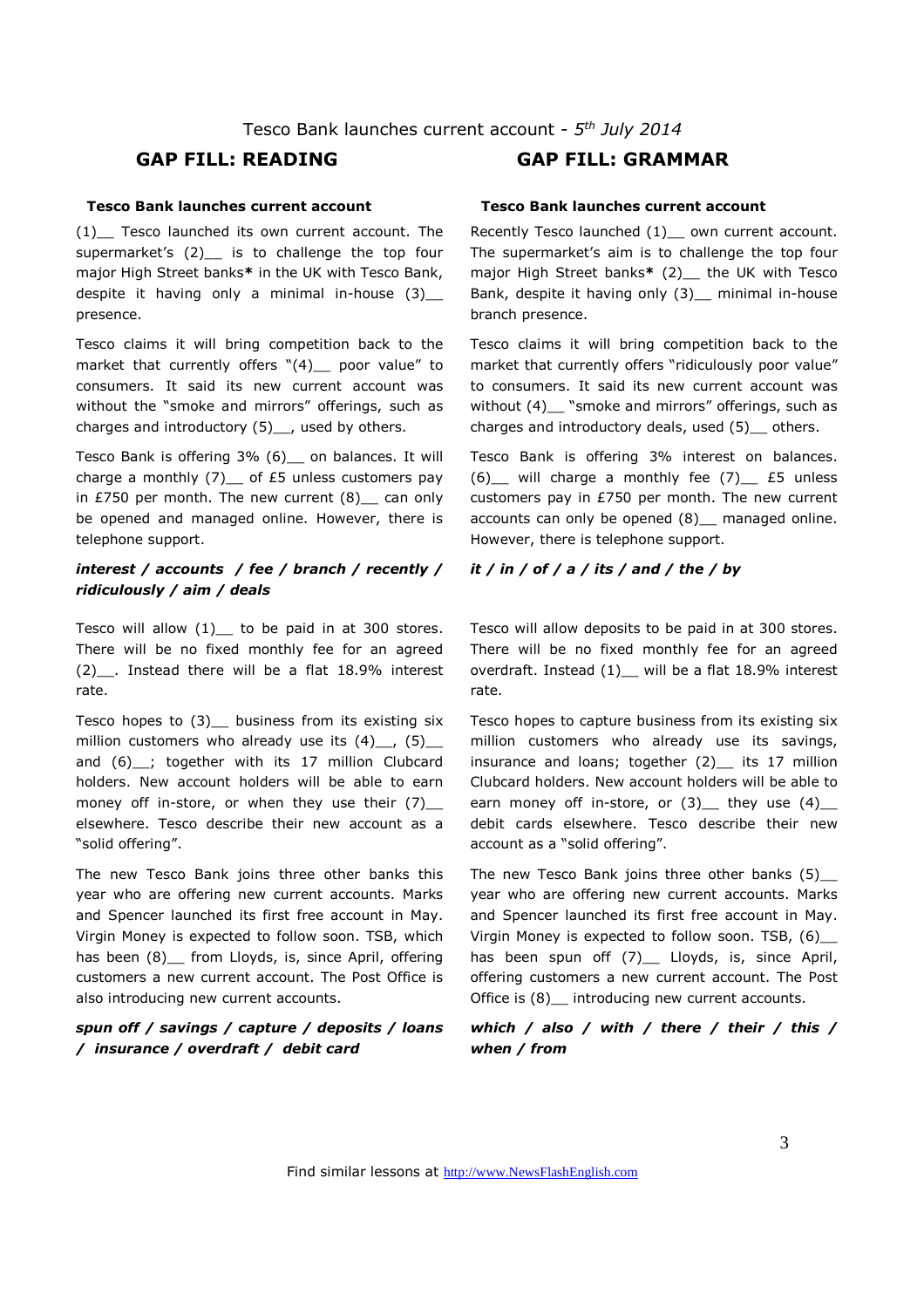#### Tesco Bank launches current account - *5 th July 2014*

# **GAP FILL: LISTENING WRITING/SPELLING**

#### **Tesco Bank launches current account**

its own current account. The supermarket's aim is to challenge the top four \_\_\_\_\_\_\_\_\_\_\_\_\_\_\_\_\_\_\_\_\_\_\_**\*** in the UK with Tesco Bank, despite it having only a minimal inhouse branch presence.

Tesco claims it will bring competition back to the market that currently offers "\_\_\_\_\_\_\_\_\_\_\_\_\_\_\_\_\_\_\_\_\_\_\_" to consumers. It said its new current account was without the "smoke and mirrors" offerings, such as charges and Letter Lused by others.

Tesco Bank is offering 3% interest on balances. It will charge a monthly fee of £5 unless customers pay in £750 per month. The new current accounts can only be opened example to the However, there is telephone support.

Tesco will allow deposits to be paid in at 300 stores. There will be no **an** an agreed overdraft. Instead there will be a flat 18.9% interest rate.

Tesco hopes **the interval of the interval of the interval of the interval of the interval of the interval of the interval of the interval of the interval of the interval of the interval of the interval of the interval of t** existing six million customers who already use its savings, \_\_\_\_\_\_\_\_\_\_\_\_\_\_\_\_\_\_; together with its 17 million Clubcard holders. New account holders will be able to earn money off in-store, or when they use their debit cards elsewhere. Tesco describe their new account as a "solid offering".

\_\_\_\_\_\_\_\_\_\_\_\_\_\_\_\_\_\_ joins three other banks this year who are offering new current accounts. Marks and Spencer launched its first free account in May. Virgin Money is expected to follow soon. TSB, which has been spun off from Lloyds, is, since April, offering customers a new current account. The Post Office is also introducing

#### **www.newsflashenglish.com**

**Copyright D.J. Robinson 2014 (V1)** 

#### **WRITING / SPEAKING**

**1) On the board -** *In pairs, as a class - write* down *20 things you might see in a modern banking branch.* Talk about them! *5 mins.* 

**2) Sentence starters -** Finish these sentence starters. Correct your mistakes. Compare what other people have written.

- 1) Tesco \_\_\_\_\_\_\_\_\_\_\_\_\_\_\_\_\_\_\_\_\_\_\_\_\_\_\_\_
- 2) Current accounts
- 3) Customers \_\_\_\_\_\_\_\_\_\_\_\_\_\_\_\_\_\_\_\_\_\_\_\_

**3) Homework -** Write and send a 200 word email to your teacher about: *New banks in my country.* Your email can be read out in class.

# **GAP FILL READING**  1) recently

| <b>ANSWERS</b> |          |  |  |
|----------------|----------|--|--|
| 1)             | deposits |  |  |

**SPELLING** 

| 2) | overdraft   |
|----|-------------|
| 3) | capture     |
| 4) | savings     |
| 5) | insurance   |
| 6) | loans       |
| 7) | debit cards |
| 8) | spun off    |
|    |             |

#### **SPELLING**

The teacher will ask the class individually to spell the following words that are in the article. Afterwards check your answers.

1) minimal 2) unless 3) consumers 4) challenge 5) major 6) presence 7) account 8) competition 9) ridiculously 10) poor

#### ratings: **Pass = 12 Good = 15**

Use the following

**Very good = 18 Excellent = 20** 

> 11) introductory 12) instead 13) business 14) capture 15) together 16) elsewhere 17) follow 18) current 19) insurance 20) loans